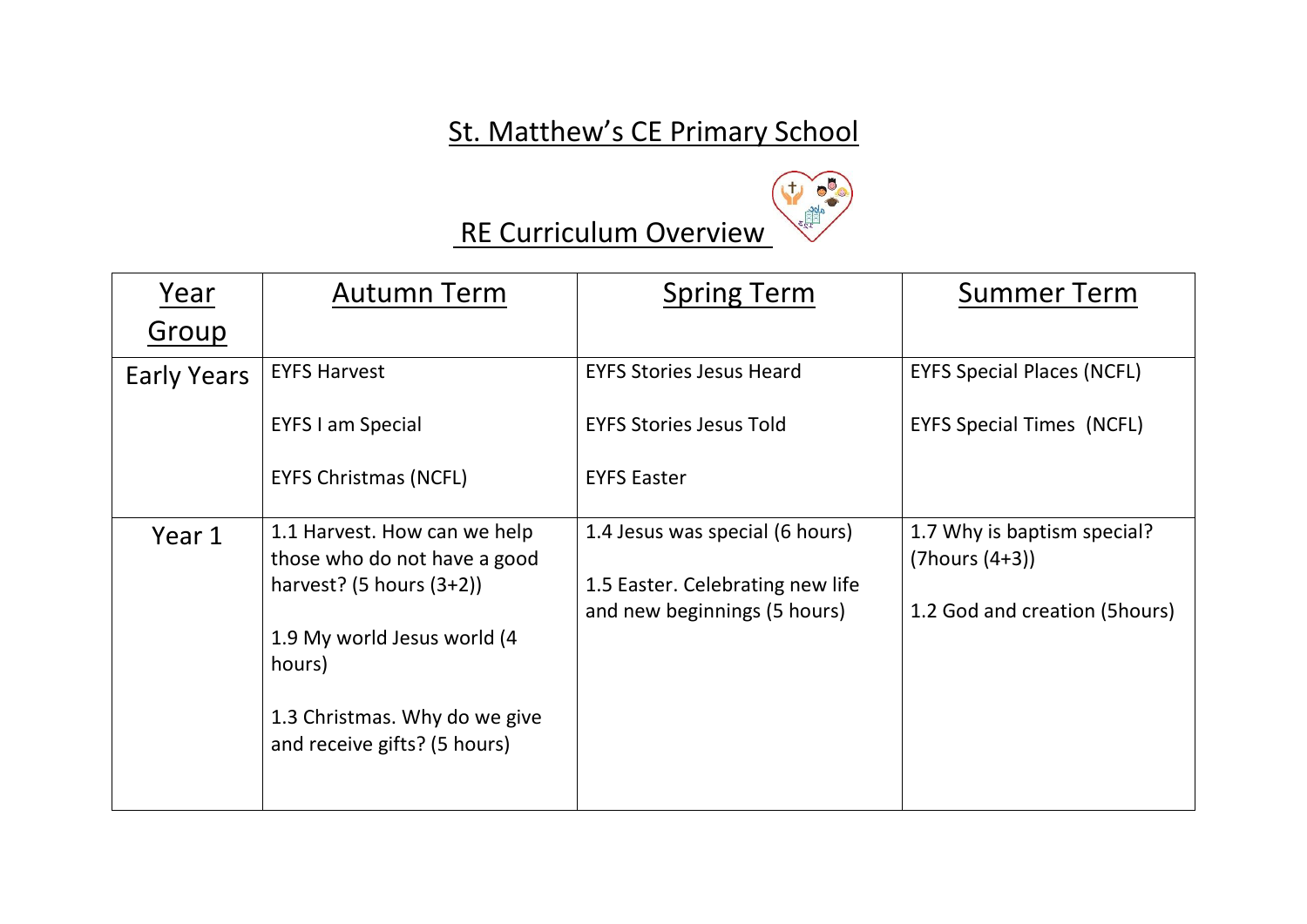| Year 2 | 2.1 The Bible. Why is it such a<br>special book? (10hours (6+4))          | 2.3 Jesus friend to everyone (6<br>hours)                                                  | 2.5 Why is the church a special<br>place for Christians? (10hours<br>$(6+4)$            |
|--------|---------------------------------------------------------------------------|--------------------------------------------------------------------------------------------|-----------------------------------------------------------------------------------------|
|        | 2.2 Christmas. Why was the birth<br>of Jesus such good news? (4<br>hours) | 2.4 Easter. How do Symbols help<br>us understand the story? signs<br>and symbols (5 hours) | 2.6 What happened at the<br>Ascension and Pentecost? (4<br>hours)                       |
| Year 3 | 3.6 Harvest (5 hours 3+2))                                                | 3.3 Jesus the man who changed<br>lives (6 hours)                                           | 3.5 Which rules should we<br>follow? $(12 \text{ hours } 6+6)$                          |
|        | 3.1 Called by God (7hours)<br>3.2 Christmas. God with us<br>(4hours)      | 3.4 Exploring the sadness and Joy<br>of Easter. (5 hours)                                  | S10 Proverbs (3-4 hours)                                                                |
| Year 4 | 4.1 God David and the Psalms (6<br>hours)                                 | 4.3 Jesus Son of God (9 hours<br>$7+2)$                                                    | 4.5 Are all churches the same?<br>$(12 \text{ hours } 6+6))$                            |
|        | 4.2 Christmas. Exploring the<br>symbolism of light. (6 hours<br>$4+2)$    | 4.4 Exploring Easter as a story of<br>betrayal and trust. (5 hours)                        | 4.6 What is prayer? (5 hours<br>$4+1)$                                                  |
| Year 5 | 5.1 How and why do Christians<br>read the Bible? (11 hours 6+5))          | 5.3 Jesus the teacher (6 hours)                                                            | 5.9 Pentecost, what happened<br>next? (6 hours)                                         |
|        | 5.2 Christmas. The gospels of<br>Matthew and Luke. (4 hours)              | 5.4 Why do Christians believe that<br>Easter is a celebration of victory?<br>(5 hours)     | 5.5 Exploring the lives of<br>significant women in the Old<br>Testament. (7 hours 5+2)) |